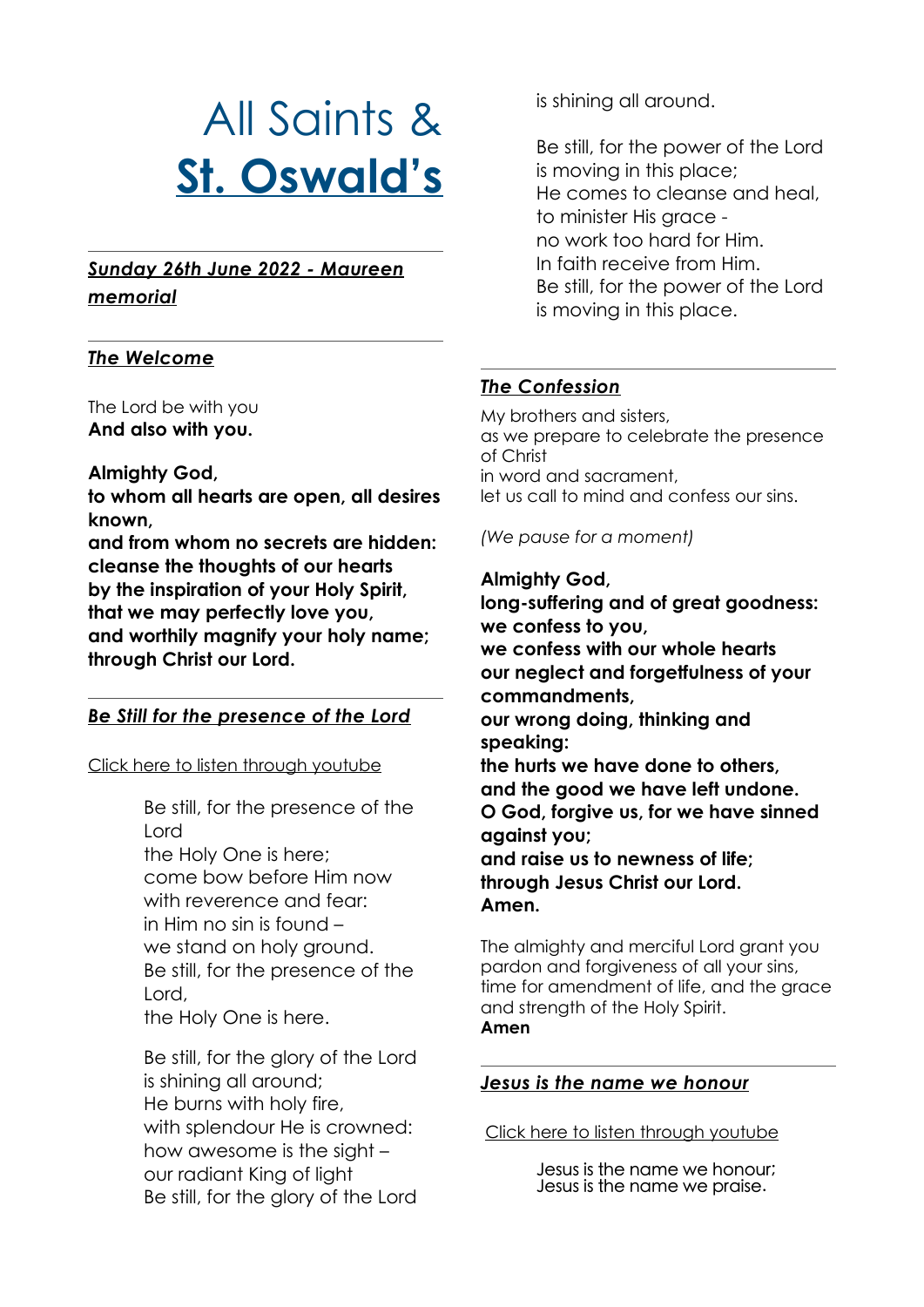Majestic Name above all other names, The highest heaven and earth proclaim That Jesus is our God.

We will glorify, We will lift Him high, We will give Him honour and praise. We will glorify, We will lift Him high, We will give Him honour and praise.

Jesus is the name we worship; Jesus is the name we trust. He is the King above all other kings, Let all creation stand and sing That Jesus is our God.

Jesus is the Father's splendour; Jesus is the Father's joy. He will return to reign in majesty, And every eye at last shall see That Jesus is our God.

# *The Collect for the day*

Faithful Creator, whose mercy never fails: deepen our faithfulness to you and to your living Word, Jesus Christ our Lord.

# *Bible Readings*

#### **Psalm 23**

A psalm of David.

The Lord is my shepherd, I lack nothing.

He makes me lie down in green pastures, he leads me beside quiet waters,

he refreshes my soul. He guides me along the right paths for his name's sake.

Even though I walk through the darkest valley,[a] I will fear no evil, for you are with me; your rod and your staff, they comfort me.

You prepare a table before me in the presence of my enemies. You anoint my head with oil; my cup overflows.

Surely your goodness and love will follow me

all the days of my life,

and I will dwell in the house of the Lord forever.

This is the word of the Lord **Thanks be to God.**

# **Revelation 21:1-7**

A New Heaven and a New Earth

 $\mathbf{21}\,$  Then I saw "a new heaven and a new earth," $\left[ \underline{\alpha} \right]$  for the first heaven and the first earth had passed away, and there was no longer any sea. **2** I saw the Holy City, the new Jerusalem, coming down out of heaven from God, prepared as a bride beautifully dressed for her husband. **3** And I heard a loud voice from the throne saying, "Look! God's dwelling place is now among the people, and he will dwell with them. They will be his people, and God himself will be with them and be their God.

**4** 'He will wipe every tear from their eyes. There will be no more death'[b] or mourning or crying or pain, for the old order of things has passed away."

**5** He who was seated on the throne said, "I am making everything new!" Then he said, "Write this down, for these words are trustworthy and true."

**6** He said to me: "It is done. I am the Alpha and the Omega, the Beginning and the End. To the thirsty I will give water without cost from the spring of the water of life.

**7** Those who are victorious will inherit all this, and I will be their God and they will be my children.

This is the word of the Lord **Thanks be to God.**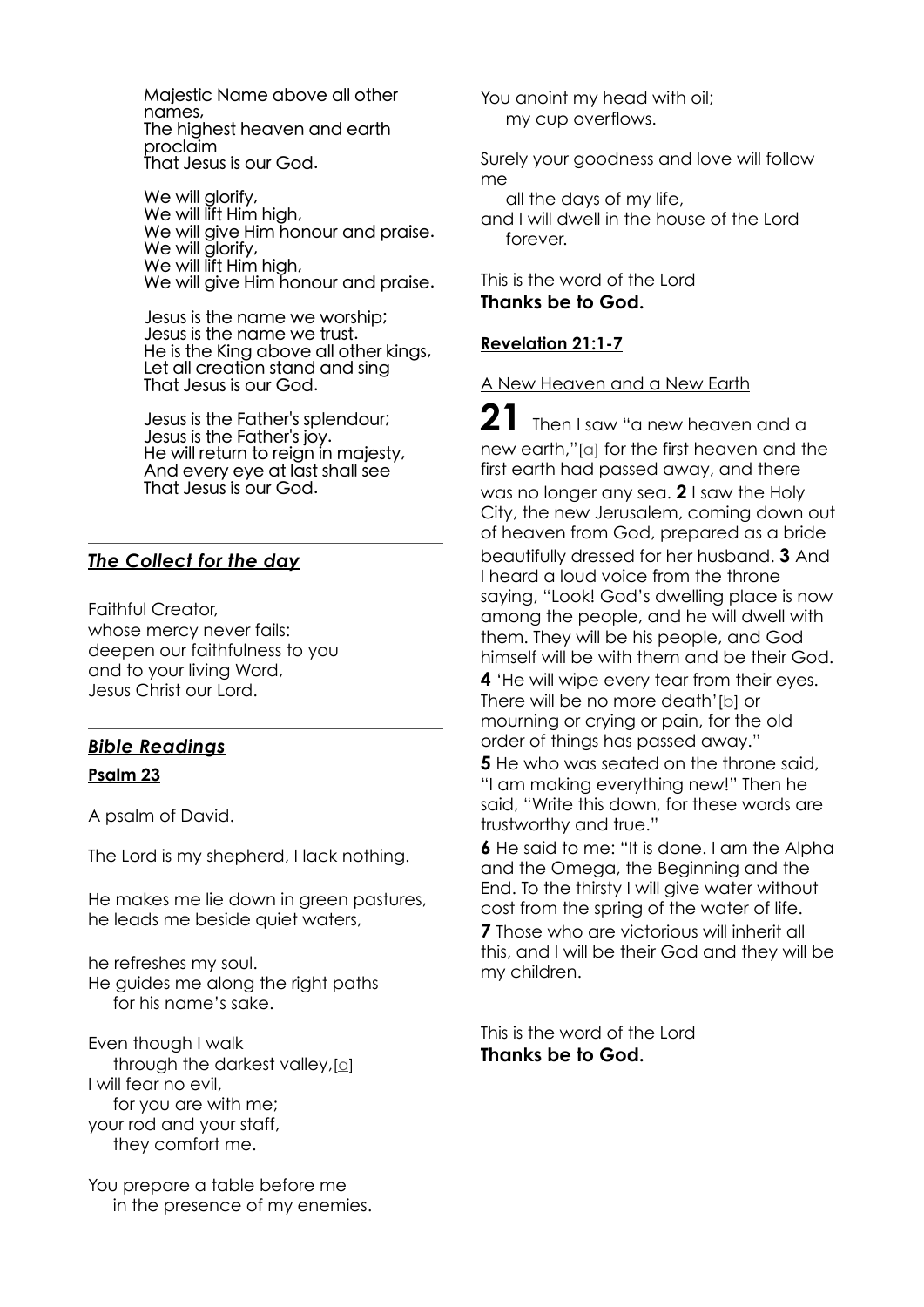# *In Loving Memory…*

## *Sermon*

*The Creed:*

**We believe in God the Father, From whom every family In heaven and on Earth is named.**

**We believe in God the Son, Who lives in our hearts through Faith And fills us with his Love**

**We Believe in God the Holy Spirit Who strengthens us with Power from on High.**

**We Believe in one God; Father Son and Holy Spirit. Amen.**

*Intercessions*

Lord, in your Mercy **Hear our Prayer**

**Merciful Father, accept these prayers, for the sake of your son, our saviour, Jesus Christ. Amen.**

# *The Peace:*

The Peace of the Lord be always with you **And also with you**

Let us offer one another a sign of God's peace

# *Be thou my Vision*

[Click here to listen through youtube](https://www.youtube.com/watch?v=ng2ievYKUTo)

Be thou my vision, O Lord of my heart

Naught be all else to me, save that thou art Thou my best thought, by day or by

night Waking or sleeping, thy presence

my light

Be thou my wisdom, and thou my true word I ever with thee and thou with me, Lord

Thou my great Father, and I thy true son

Thou in me dwelling and I with thee one

Riches I heed not, nor vain, empty praise Thou mine inheritance, now and always Thou and thou only first in my heart High King of heaven, my treasure thou art

High King of heaven, my victory won May I reach heaven's joys, O bright heaven's sun Heart of my own heart, whatever befall Still be my vision, O ruler of all

Heart of my own heart, whatever befall Still be my vision, O ruler of all

# *The Eucharist:*

The Lord is here. **His Spirit is with us.**

Lift up your hearts. **We lift them to the Lord.**

Let us give thanks to the Lord our God. **It is right to give thanks and praise.**

It is right to praise you, Father, Lord of all creation; in your love you made us for yourself.

When we turned away you did not reject us, but came to meet us in your Son.

**You embraced us as your children and welcomed us to sit and eat with you.**

In Christ you shared our life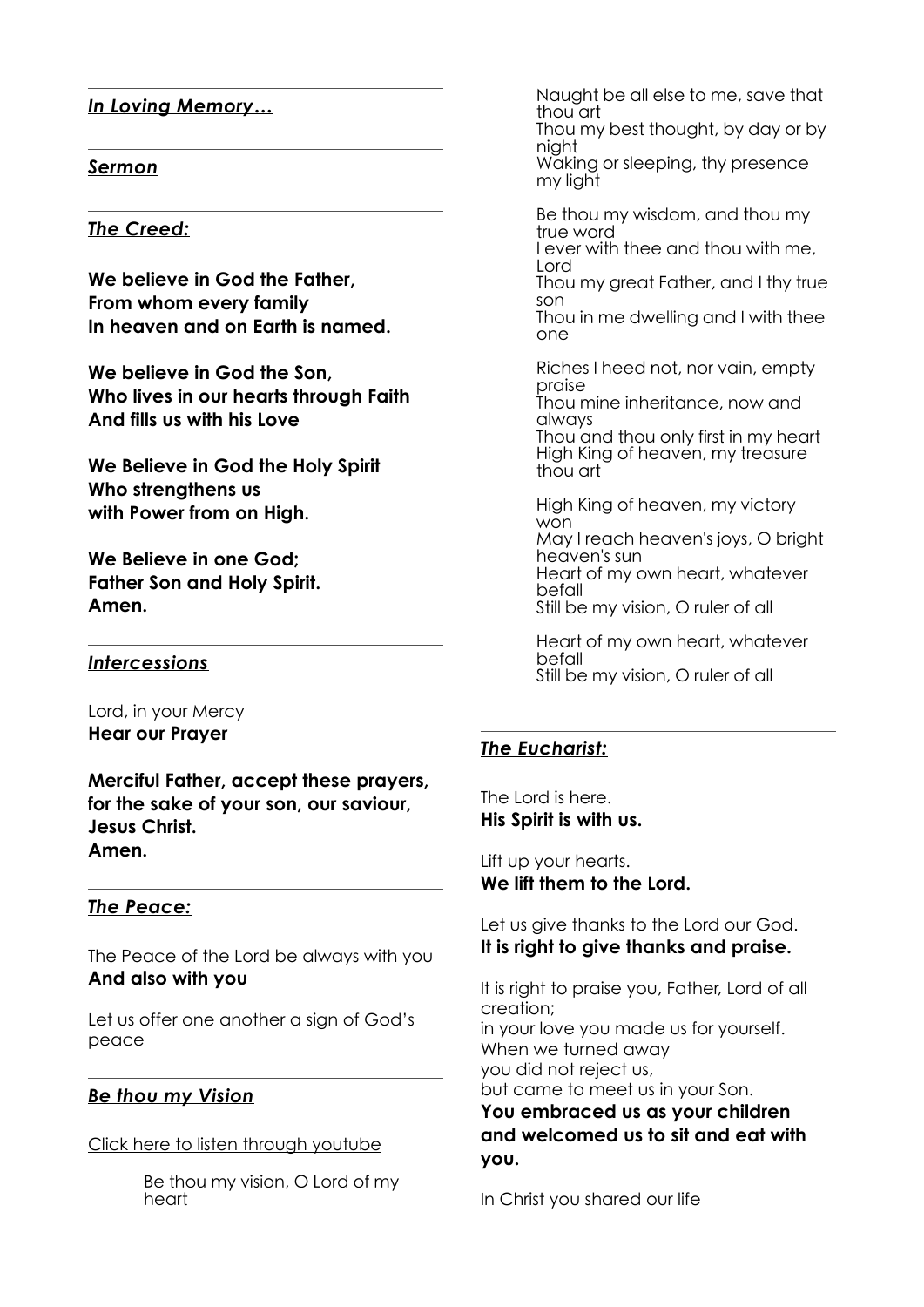that we might live in him and he in us. **He opened his arms of love upon the cross**

#### **and made for all the perfect sacrifice for sin.**

On the night he was betrayed, at supper with his friends he took bread, and gave you thanks; he broke it and gave it to them, saying: Take, eat; this is my body which is given for you;

do this in remembrance of me.

#### **Father, we do this in remembrance of him:**

#### **his body is the bread of life.**

At the end of supper, taking the cup of wine,

he gave you thanks, and said:

Drink this, all of you; this is my blood of the new covenant,

which is shed for you for the forgiveness of sins;

do this in remembrance of me.

#### **Father, we do this in remembrance of him:**

#### **his blood is shed for all.**

As we proclaim his death and celebrate his rising in glory,

send your Holy Spirit that this bread and this wine

may be to us the body and blood of your dear Son.

#### **As we eat and drink these holy gifts make us one in Christ, our risen Lord.**

With your whole Church throughout the world

we offer you this sacrifice of praise and lift our voice to join the eternal song of heaven:

**Holy, holy, holy Lord, God of power and might, Heaven and earth are full of your glory. Hosanna in the highest.**

**Our Father in heaven, hallowed be your name, your kingdom come,**

**your will be done, on earth as in heaven. Give us today our daily bread. Forgive us our sins as we forgive those who sin against us. Lead us not into temptation but deliver us from evil. For the kingdom, the power, and the glory are yours now and for ever. Amen.**

We break this bread to share in the body of Christ. **Though we are many, we are one body, because we all share in one bread.**

Draw near with faith. Receive the body of our Lord Jesus Christ which he gave for you, and his blood which he shed for you. Eat and drink in remembrance that he died for you, and feed on him in your hearts by faith with thanksgiving.

# *Communion*

# *I will offer up my life*

[Click here to listen through YouTube](https://www.youtube.com/watch?v=kQkzHwz2eLE)

I will offer up my life in spirit and truth Pouring out the oil of love, as my worship to you In surrender I must give my every part Lord, receive this sacrifice of a broken heart Jesus, what can I give, what can I bring To so faithful a Friend, to so

loving a King? Savior, what can be said, what can be sung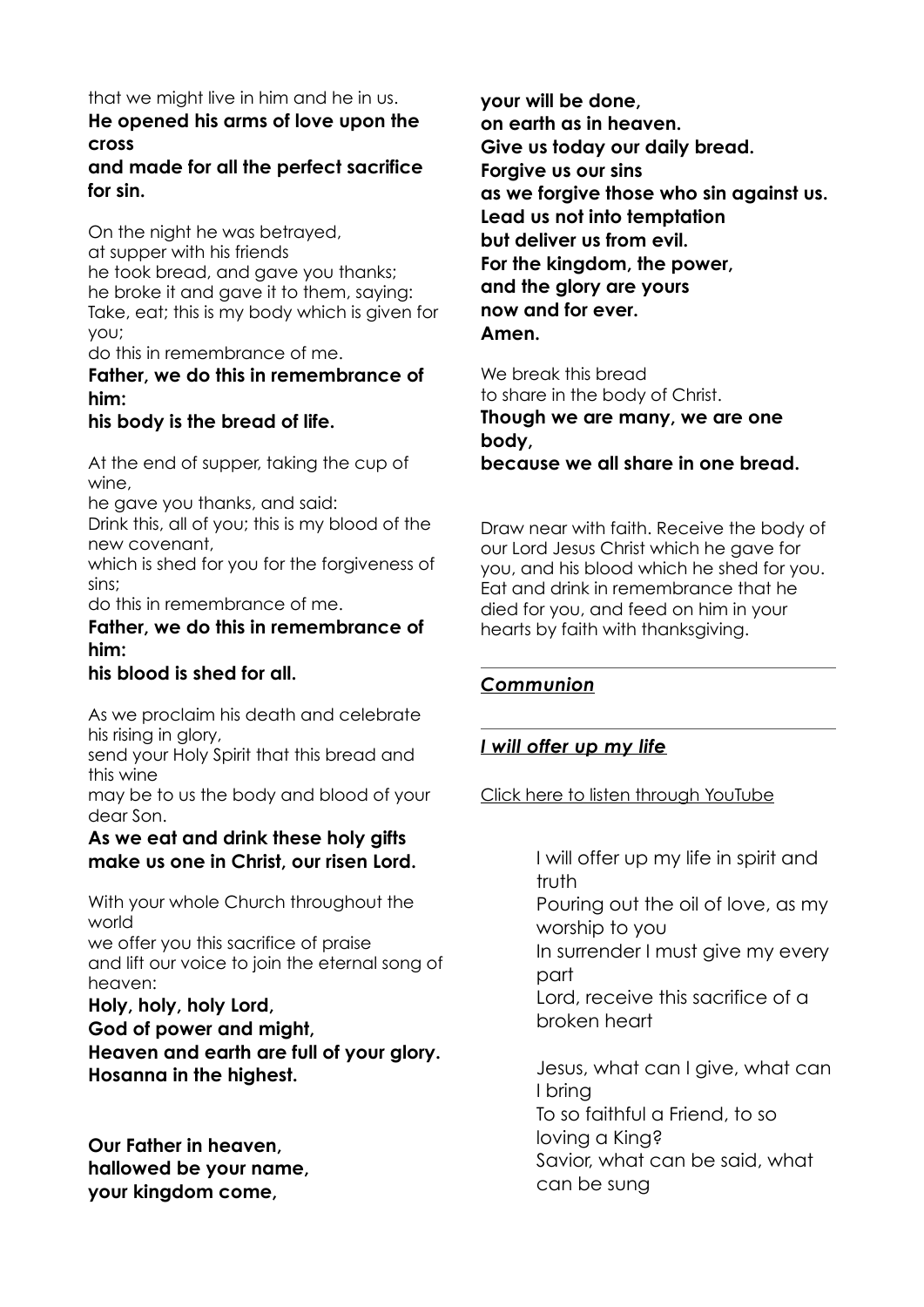As a praise of Your name for the things You have done? Oh, my words could not tell, not even in part Of the debt of love that is owed by this thankful heart This thankful heart This thankful heart

You deserve my every breath, for You've paid the great cost Giving up your life to death, even death on the cross You took all my shame away, there defeated my sin Open up the gates of heaven and have beckoned me in

Jesus, what can I give, what can I bring

To so faithful a Friend, to so loving a King?

Savior, what can be said, what can be sung

As a praise of Your name for the things You have done? Oh, my words could not tell, not

even in part

Of the debt of love that is owed by this thankful heart

# *Post Communion Prayer*

**Father of all,**

**we give you thanks and praise,**

**that when we were still far off**

**you met us in your Son and brought us home.**

**Dying and living, he declared your love,**

**gave us grace, and opened the gate of glory.**

**May we who share Christ's body live his risen life;**

**we who drink his cup bring life to others;**

**we whom the Spirit lights give light to the world.**

**Keep us firm in the hope you have set before us,**

**so we and all your children shall be free,**

**and the whole earth live to praise your name;**

## **through Christ our Lord.**

The peace of God, which passes all understanding, keep your hearts and minds in the knowledge and love of God, and of his Son Jesus Christ our Lord; and the blessing of God almighty, the Father, the Son and the Holy Spirit be among you and remain with you always.

#### **Amen**

#### *My Jesus my Saviour*

#### [Click here to listen through YouTube](https://www.youtube.com/watch?v=dr78ff70XKQ)

My Jesus, my Saviour Lord there is none like you All of my days, I want to praise The wonders of your mighty love My comfort, my shelter Tower of refuge and strength Let every breath, all that I am Never cease to worship You

Shout to the Lord, all the earth let us sing Power and majesty, praise to the King Mountains bow down and the seas will roar At the sound of Your name I sing for joy at the work of your hands Forever I'll love you, forever I'll stand Nothing compares to the promise I have in YOU

# *The Dismissal:*

Go in peace to love and serve the Lord!

#### **In the name of Christ, AMEN!**